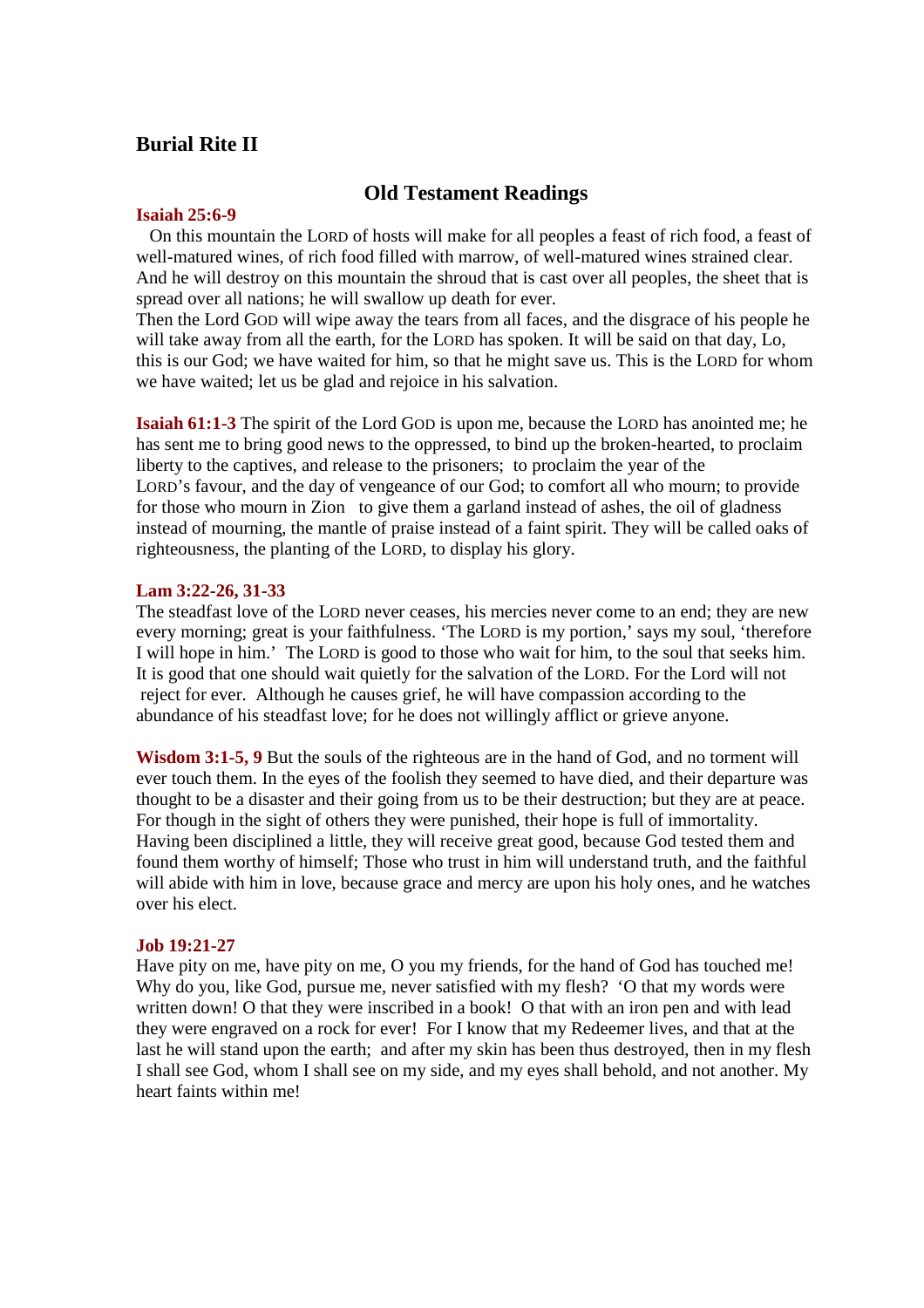## **Psalms**

# **Psalm 23 The Divine Shepherd**

A Psalm of David.  $<sup>1</sup>$  The LORD is my shepherd, I shall not want.</sup> 2 He makes me lie down in green pastures; he leads me beside still waters;<sup>\*</sup> 3 he restores my soul.<sup>\*</sup> He leads me in right paths<sup>\*</sup> for his name's sake.  $4$  Even though I walk through the darkest valley, $*$ 

 I fear no evil; for you are with me; your rod and your staff they comfort me.

 $5$  You prepare a table before me in the presence of my enemies; you anoint my head with oil; my cup overflows.  $6$  Surely<sup>\*</sup> goodness and mercy<sup>\*</sup> shall follow me all the days of my life, and I shall dwell in the house of the LORD my whole life long.<sup>\*</sup>

# **Psalm 27**

# **Triumphant Song of Confidence**

<sup>1</sup> The LORD is my light and my salvation; whom shall I fear? The LORD is the stronghold of my life; of whom shall I be afraid? 2 When evildoers assail me to devour my flesh my adversaries and foes they shall stumble and fall.

 $3$  Though an army encamp against me, my heart shall not fear; though war rise up against me, yet I will be confident.

<sup>4</sup> One thing I asked of the LORD, that will I seek after: to live in the house of the LORD all the days of my life,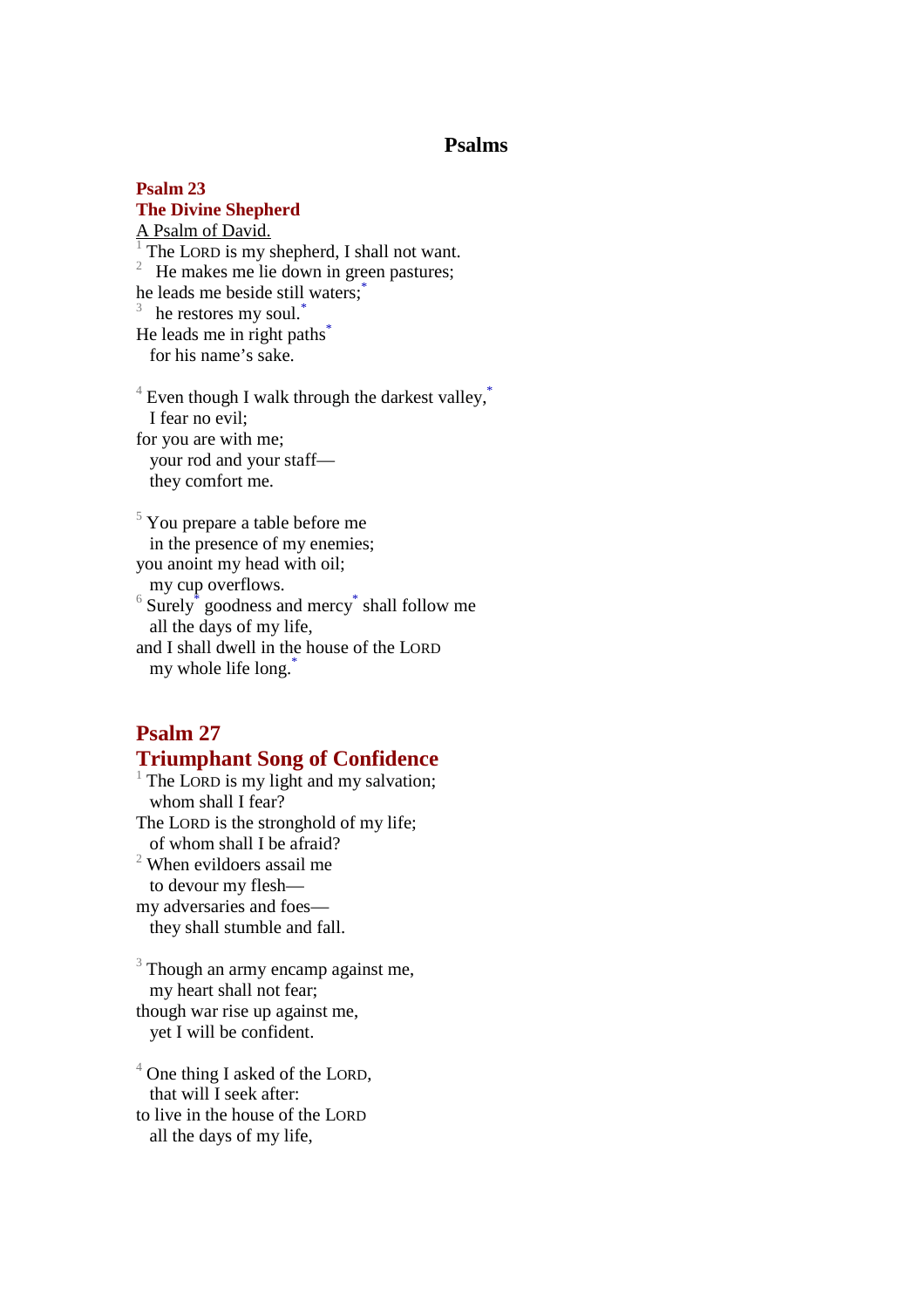to behold the beauty of the LORD, and to inquire in his temple.

 $<sup>5</sup>$  For he will hide me in his shelter</sup> in the day of trouble; he will conceal me under the cover of his tent; he will set me high on a rock.

 $6$  Now my head is lifted up above my enemies all around me, and I will offer in his tent sacrifices with shouts of joy; I will sing and make melody to the LORD.

 $\sqrt{7}$  Hear, O LORD, when I cry aloud, be gracious to me and answer me!

<sup>8</sup> 'Come,' my heart says, 'seek his face!' Your face, LORD, do I seek.

<sup>9</sup> Do not hide your face from me.

Do not turn your servant away in anger, you who have been my help.

Do not cast me off, do not forsake me, O God of my salvation!

 $10$  If my father and mother forsake me, the LORD will take me up.

 $11$  Teach me your way, O LORD, and lead me on a level path because of my enemies.

 $12$  Do not give me up to the will of my adversaries, for false witnesses have risen against me, and they are breathing out violence.

<sup>13</sup> I believe that I shall see the goodness of the LORD in the land of the living.

 $14$  Wait for the LORD; be strong, and let your heart take courage; wait for the LORD!

# **Psalm 106**

# **A Confession of Israel's Sins**

<sup>1</sup> Praise the LORD! O give thanks to the LORD, for he is good; for his steadfast love endures for ever.

 $2^2$  Who can utter the mighty doings of the LORD, or declare all his praise?

<sup>3</sup> Happy are those who observe justice, who do righteousness at all times.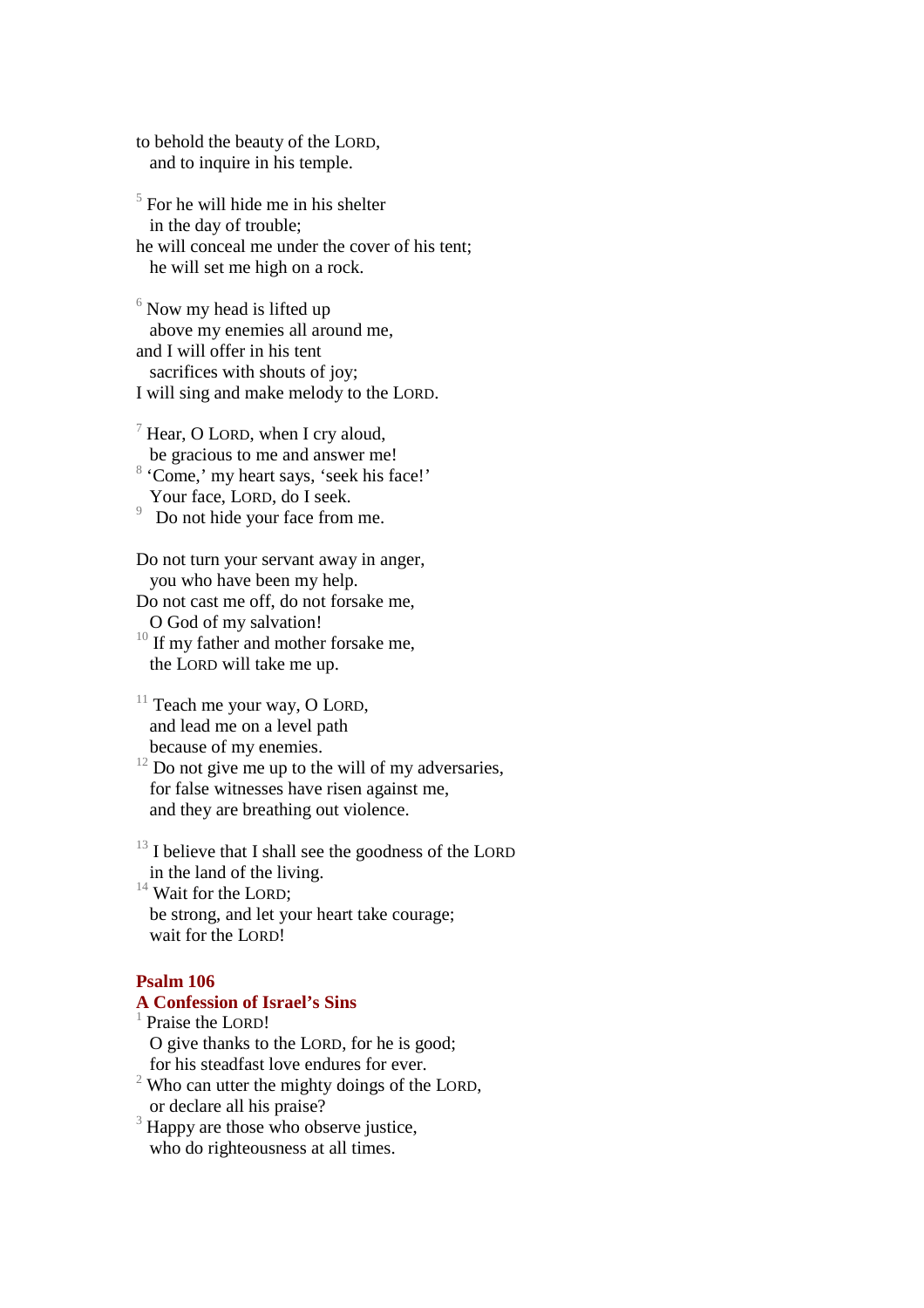<sup>4</sup> Remember me, O LORD, when you show favour to your people; help me when you deliver them;

- $5$  that I may see the prosperity of your chosen ones,
- that I may rejoice in the gladness of your nation,
- that I may glory in your heritage.

# **Psalm 116**

# **Thanksgiving for Recovery from Illness**

- <sup>1</sup> I love the LORD, because he has heard my voice and my supplications.
- <sup>2</sup> Because he inclined his ear to me, therefore I will call on him as long as I live.
- <sup>3</sup> The snares of death encompassed me; the pangs of Sheol laid hold on me; I suffered distress and anguish.
- 4 Then I called on the name of the LORD: 'O LORD, I pray, save my life!'
- $<sup>5</sup>$  Gracious is the LORD, and righteous;</sup> our God is merciful.
- $6$  The LORD protects the simple; when I was brought low, he saved me.
- 7 Return, O my soul, to your rest, for the LORD has dealt bountifully with you.
- <sup>8</sup> For you have delivered my soul from death, my eyes from tears, my feet from stumbling.
- <sup>9</sup> I walk before the LORD
- in the land of the living.
- $10$  I kept my faith, even when I said, 'I am greatly afflicted';
- $11$  I said in my consternation,
	- 'Everyone is a liar.'
- <sup>12</sup> What shall I return to the LORD for all his bounty to me?
- $13 \text{ I will lift up the cup of }$  salvation and call on the name of the LORD,
- $14$  I will pay my vows to the LORD in the presence of all his people.
- $15$  Precious in the sight of the LORD is the death of his faithful ones.
- $16$  O LORD, I am your servant;
	- I am your servant, the child of your serving-maid.
- You have loosed my bonds.
- $17 \text{ I will offer to you a thanks giving sacrifice}$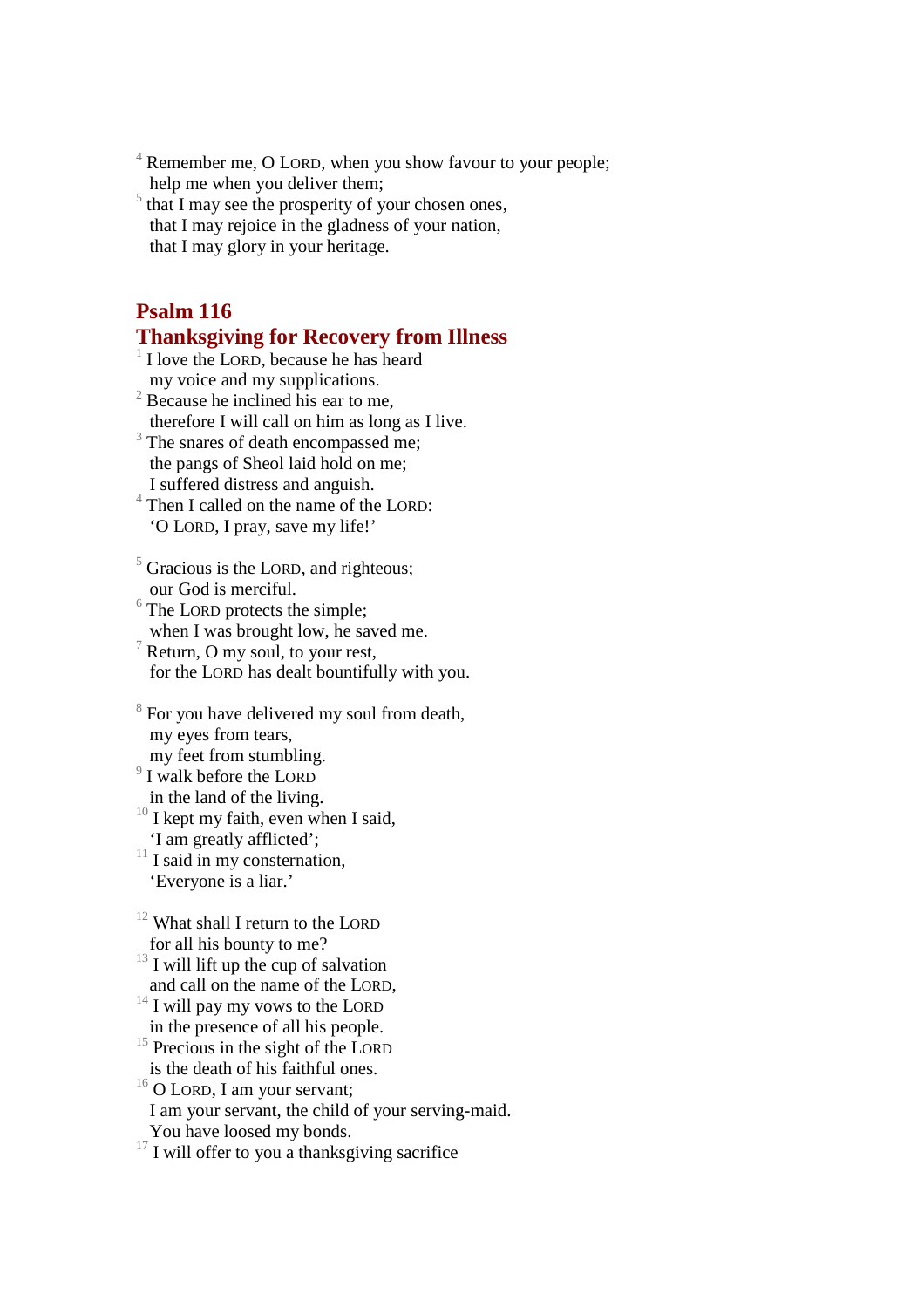and call on the name of the LORD.

 $^{18}$  I will pay my vows to the LORD

in the presence of all his people,

 $19$  in the courts of the house of the LORD,

in your midst, O Jerusalem.

Praise the LORD!

## **New Testament - Epistles**

#### **1. Romans 8:14-19, 34-35, 37-39**

For all who are led by the Spirit of God are children of God. For you did not receive a spirit of slavery to fall back into fear, but you have received a spirit of adoption. When we cry, 'Abba! Father!' it is that very Spirit bearing witness with our spirit that we are children of God, and if children, then heirs, heirs of God and joint heirs with Christ—if, in fact, we suffer with him so that we may also be glorified with him. I consider that the sufferings of this present time are not worth comparing with the glory about to be revealed to us. For the creation waits with eager longing for the revealing of the children of God; Who is to condemn? It is Christ Jesus, who died, yes, who was raised, who is at the right hand of God, who indeed intercedes for us. Who will separate us from the love of Christ? Will hardship, or distress, or persecution, or famine, or nakedness, or peril, or sword? No, in all these things we are more than conquerors through him who loved us. For I am convinced that neither death, nor life, nor angels, nor rulers, nor things present, nor things to come, nor powers, nor height, nor depth, nor anything else in all creation, will be able to separate us from the love of God in Christ Jesus our Lord.

### **2. 1 Cor 15:20-26, 35-38, 42-44, 53-58**

But in fact Christ has been raised from the dead, the first fruits of those who have died. For since death came through a human being, the resurrection of the dead has also come through a human being; for as all die in Adam, so all will be made alive in Christ. But each in his own order: Christ the first fruits, then at his coming those who belong to Christ. Then comes the end, when he hands over the kingdom to God the Father, after he has destroyed every ruler and every authority and power. For he must reign until he has put all his enemies under his feet. The last enemy to be destroyed is death.But someone will ask, 'How are the dead raised? With what kind of body do they come?' Fool! What you sow does not come to life unless it dies. And as for what you sow, you do not sow the body that is to be, but a bare seed, perhaps of wheat or of some other grain. But God gives it a body as he has chosen, and to each kind of seed its own body. So it is with the resurrection of the dead. What is sown is perishable, what is raised is imperishable. It is sown in dishonour, it is raised in glory. It is sown in weakness, it is raised in power. It is sown a physical body, it is raised a spiritual body. If there is a physical body, there is also a spiritual body. For this perishable body must put on imperishability, and this mortal body must put on immortality. When this perishable body puts on imperishability, and this mortal body puts on immortality, then the saying that is written will be fulfilled: 'Death has been swallowed up in victory.'

'Where, O death, is your victory?

'Where, O death, is your sting?'

The sting of death is sin, and the power of sin is the law. But thanks be to God, who gives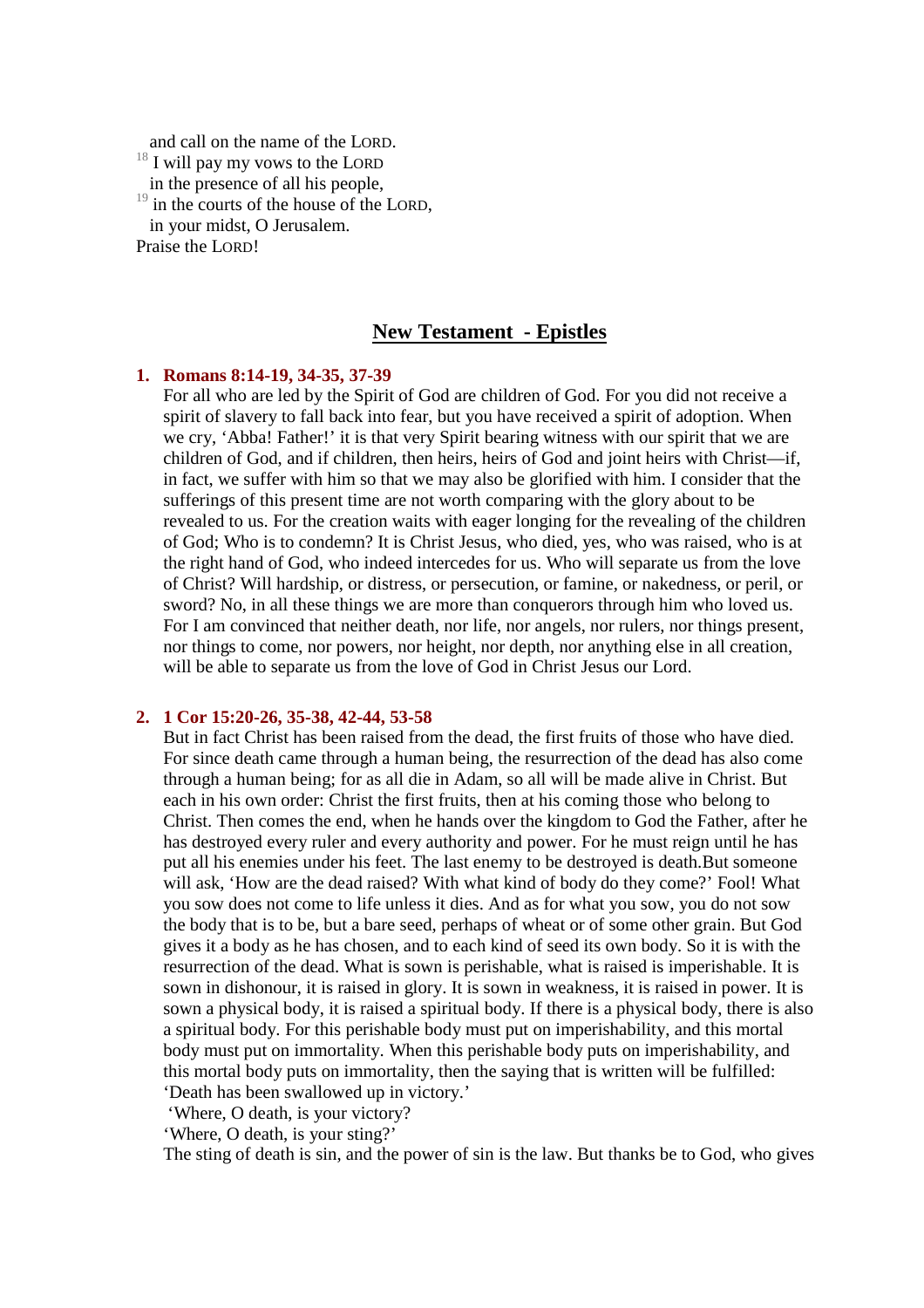us the victory through our Lord Jesus Christ. Therefore, my beloved, be steadfast, immovable, always excelling in the work of the Lord, because you know that in the Lord your labour is not in vain.

## **3. 1 John 3:1-2**

See what love the Father has given us, that we should be called children of God; and that is what we are. The reason the world does not know us is that it did not know him. Beloved, we are God's children now; what we will be has not yet been revealed. What we do know is this: when he is revealed, we will be like him, for we will see him as he is.

- **4. 2 Cor 4:16-5:9** So we do not lose heart. Even though our outer nature is wasting away, our inner nature is being renewed day by day. For this slight momentary affliction is preparing us for an eternal weight of glory beyond all measure, because we look not at what can be seen but at what cannot be seen; for what can be seen is temporary, but what cannot be seen is eternal. For we know that if the earthly tent we live in is destroyed, we have a building from God, a house not made with hands, eternal in the heavens. For in this tent we groan, longing to be clothed with our heavenly dwelling— if indeed, when we have taken it off we will not be found naked. For while we are still in this tent, we groan under our burden, because we wish not to be unclothed but to be further clothed, so that what is mortal may be swallowed up by life. He who has prepared us for this very thing is God, who has given us the Spirit as a guarantee. So we are always confident; even though we know that while we are at home in the body we are away from the Lord— for we walk by faith, not by sight. Yes, we do have confidence, and we would rather be away from the body and at home with the Lord. So whether we are at home or away, we make it our aim to please him.
- **5. Rev 7:9-17** After this I looked, and there was a great multitude that no one could count, from every nation, from all tribes and peoples and languages, standing before the throne and before the Lamb, robed in white, with palm branches in their hands. They cried out in a loud voice, saying, 'Salvation belongs to our God who is seated on the throne, and to the Lamb!' And all the angels stood around the throne and around the elders and the four living creatures, and they fell on their faces before the throne and worshipped God, singing, 'Amen! Blessing and glory and wisdom and thanksgiving and honour and power and might be to our God for ever and ever! Amen.' Then one of the elders addressed me, saying, 'Who are these, robed in white, and where have they come from?' I said to him, 'Sir, you are the one that knows.' Then he said to me, 'These are they who have come out of the great ordeal; they have washed their robes and made them white in the blood of the Lamb. For this reason they are before the throne of God, and worship him day and night within his temple, and the one who is seated on the throne will shelter them. They will hunger no more, and thirst no more; the sun will not strike them, nor any scorching heat; for the Lamb at the centre of the throne will be their shepherd, and he will guide them to springs of the water of life, and God will wipe away every tear from their eyes.'
- **6. Rev. 21: 2-7**And I saw the holy city, the new Jerusalem, coming down out of heaven from God, prepared as a bride adorned for her husband. And I heard a loud voice from the throne saying, 'See, the home of God is among mortals. He will dwell with them; they will be his peoples, and God himself will be with them; he will wipe every tear from their eyes.

Death will be no more; mourning and crying and pain will be no more, for the first things have passed away.' And the one who was seated on the throne said, 'See, I am making all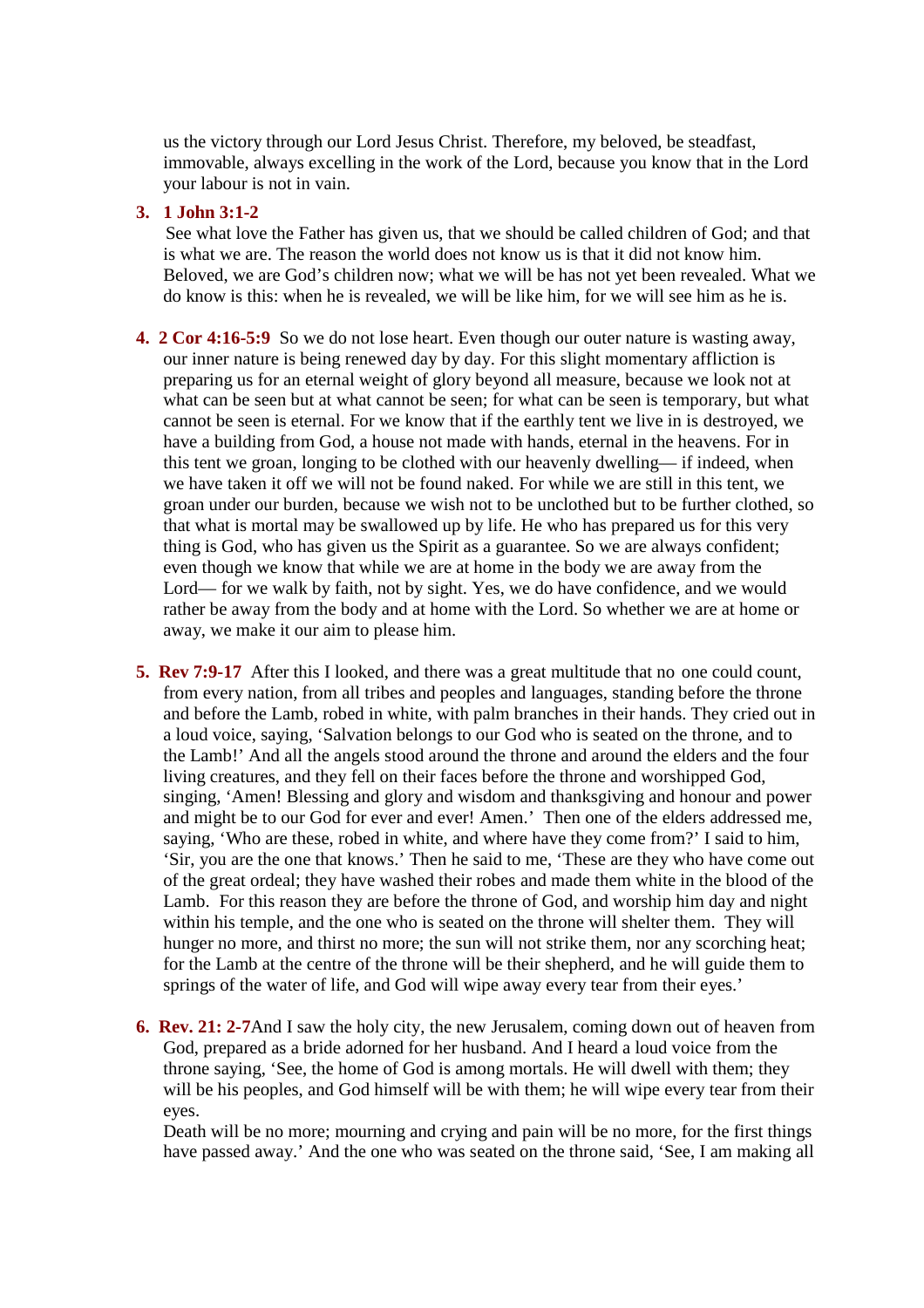things new.' Also he said, 'Write this, for these words are trustworthy and true.' Then he said to me, 'It is done! I am the Alpha and the Omega, the beginning and the end. To the thirsty I will give water as a gift from the spring of the water of life. Those who conquer will inherit these things, and I will be their God and they will be my children.